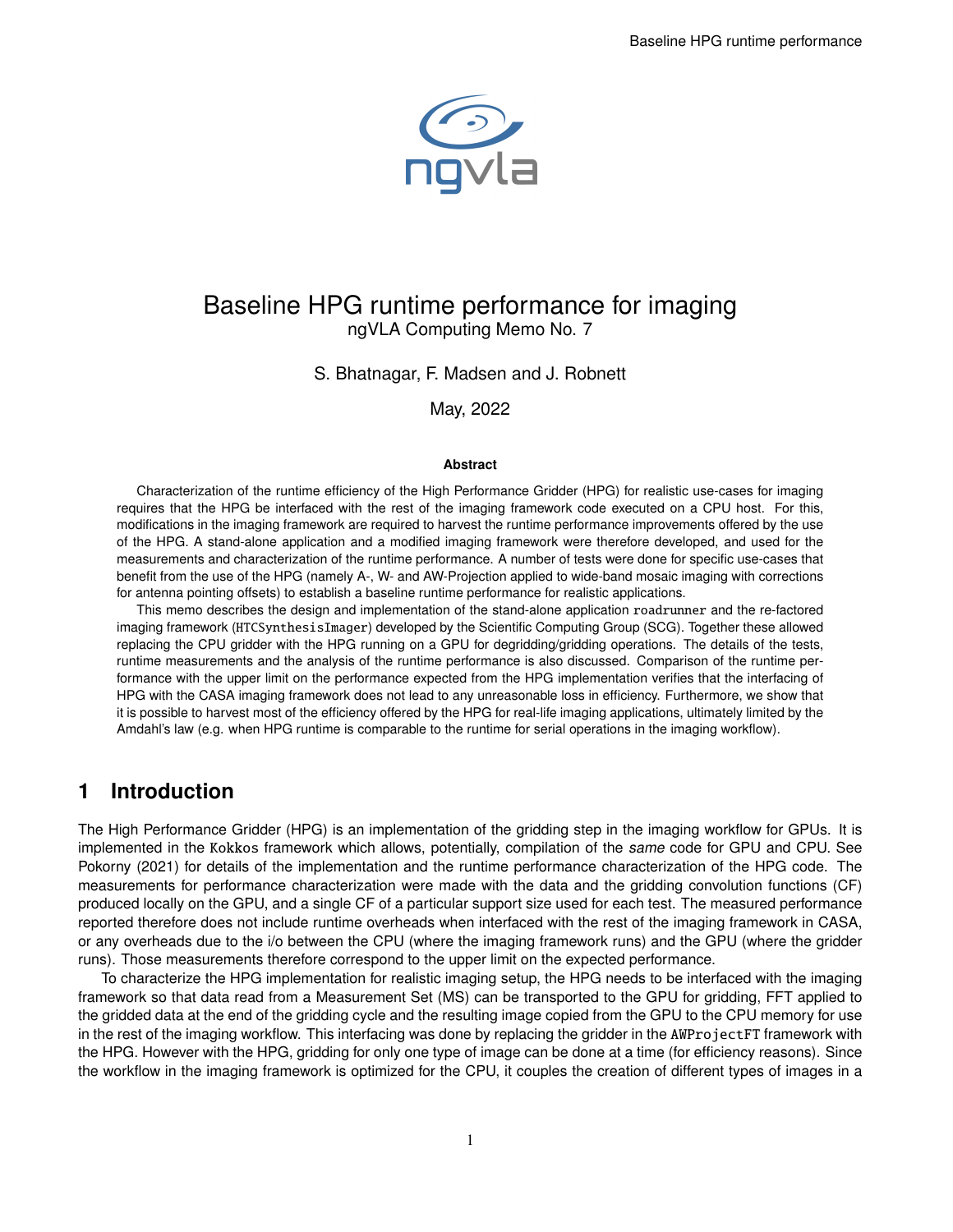single pass through the MS. A standalone application and a modified CASA tool interface were therefore also developed to decouple the gridding for various images required for end-to-end imaging.

The design and implementation of the standalone application roadrunner and the modified CASA tool interface are briefly described in Sec. [2.](#page-1-0) Section [3](#page-2-0) has the description of the runtime measurements and the analysis to characterize the performance of the HPG for a few use-cases of interest that benefit from the use of HPG, namely, W-, A- and AW-Projection applied to mosaic imaging with corrections for time- and antenna-dependent pointing offsets.

### <span id="page-1-0"></span>**2 The** roadrunner **control flow**

The roadrunner is a stand-alone application designed to make the various types of images required for end-to-end imaging, one at a time (see Fig. [1\)](#page-6-0). Since predicted visibilities are a by-product of residual image computations, roadrunner also supports a mode for computing model visibilities and writing them to the MS. For gridding and de-gridding, CASA's FTMachine framework that drives the HPG via the VisibilityResampler framework is used. Some modifications in the workflow of the FTMachine framework are necessary primarily because the HPG runs in a memory address space different from the CPU address space where all of the rest of the FTMachine workflow is executed. These modifications are encapsulated in the AWProjectWBFTHPG C++ class which has the AWProjectFT class lineage (see [Bhatnagar](#page-10-1) [\(2022\)](#page-10-1) for the detailed design). This is constructed with the AWVisResamplerHPG plug-in object which is a descendant of the VisibilityResampler class. The workflow is managed within the main roadrunner code, using the services of the AWProjectWBFTHPG object for workflow management, which in-turn uses the AWVisResamplerHPG object to drive the HPG.

The other significant change in roadrunner is the use of multiple threads. Currently, one extra thread is used for pre-fetching and packing the Convolution Functions (CF) into the HPG data structures in parallel with gridding which is managed via the main thread (see Fig. [2\)](#page-7-0). In the future (or in the production implementations), particularly for imaging larger data sets more CPU threads may be necessary for serial operations that run on the CPU for optimal performance overall. This, along with the aforementioned fact that the HPG runs in a separate memory address space are the primary reasons for the changes needed in the FTMachine and VisibilityResampler frameworks. While the design intention is to keep the HPG interface inside the AWVisResamplerHPG object, in order to manage the producer-consumer pattern of CPU threads and CUDA limitations w.r.t. multi-threaded CPU code, a few extra calls related to HPG usage pattern have spilled into the roadrunner code. Figure [1](#page-6-0) shows the control flow of the roadrunner application. Function/method calls at each stage of the flow are light-weight and attempt to replicate the flow in CASA's imaging framework, albeit with reduced functionality.

The UI() function implements a user interface using an external library [\(parafeed](https://github.com/sanbee/parafeed)<sup>[1](#page-1-1)</sup>) that allows setting the various parameters via an embedded interactive shell, or via parameter=value(s) styled command-line interface (see the [user manual](https://github.com/sanbee/parafeed/blob/ead590819d673ec182f9f76555d70b791e4af694/UserDoc.md)<sup>[2](#page-1-2)</sup> for details). loadMS() opens the MS using CASACore interface, applies data selection using the casacore::MSSelection module and constructs a reference to the selected MS. The Setup VI2 stage sets up the data iterator (VisibilityIterator2). The weightor() function (implemented in rWeightor.cc) initializes and sets up the data iterators to apply the chosen weighting scheme. The MakeEmptyImages() function constructs the in-memory images for receiving the final image (single precision) and the double-precision complex grid(s) for receiving the gridded data. hpg::initialize() (and hpg::finalize() later) initializes the HPG library. createAWPFTMachine() function constructs the top-level FTMachine object instance based on user setting (of type AWProjectWBFTHPG or AWProjectWBFT), along with the plug-in objects it needs (instances of the CFCache, VisibilityResampler, and AWConvolutionFunction classes). The next step initializes this FTMachine instance. The Data Iterations step then iterates over all of the selected data and triggers gridding (AWProjectWBFTHPG::put()) or de-gridding (AWProjectWBFTHPG::get()), which in-turn drives the HPG via the AWVisResamplerHPG instance. Note that in contrast with AWProjectWBFT::put() which triggers only gridding, AWProjectWBFTHPG::put() also first triggers degridding if a model image is set.

Detailed implementation of the Data Iterations step is shown in Fig. [2.](#page-7-0) A separate thread is launched for loading, preparing and packing the CFs required for gridding (managed via the main thread). The execution in these threads need to be coordinated to ensure that the CFs being prepared in the CFServer thread for loading on the GPU are in sync with the data being gridded via the main thread. This coordination is managed using the classes std:: mutex and std::condition variable from STL via the ThreadCoordinator object.

<span id="page-1-1"></span><sup>&</sup>lt;sup>1</sup>https://github.com/sanbee/parafeed

<span id="page-1-2"></span><sup>2</sup>https://github.com/sanbee/parafeed/blob/ead590819d673ec182f9f76555d70b791e4af694/UserDoc.md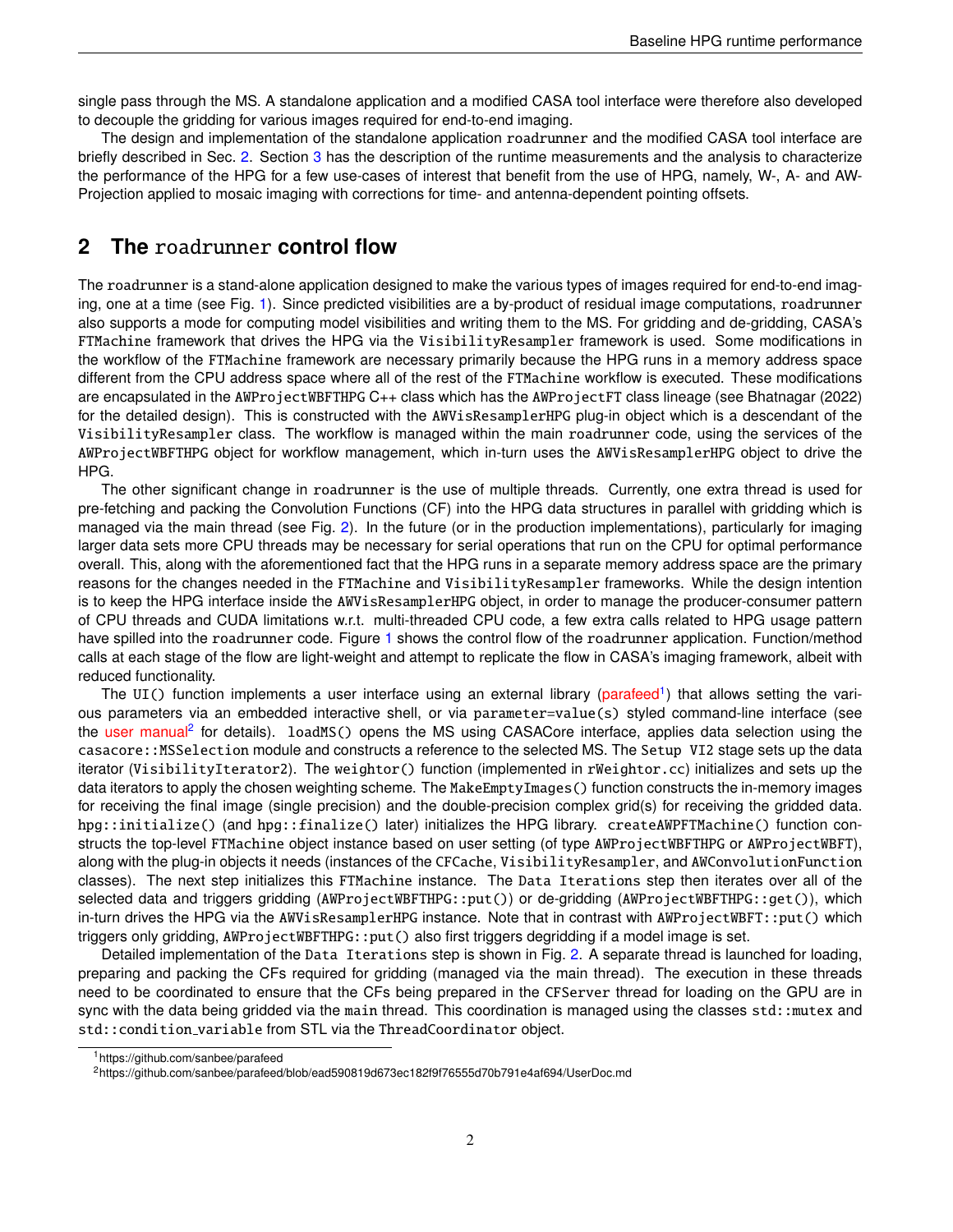Finally, the finalizeToSky() and getImage() methods apply the FFT on the final complex grid(s), copy the images from the HPG to the CPU memory, normalize the images before converting the image from polarization to Stokes basis, and saving the requested images to the disk before exiting the application.

### **2.1** hphtclean **workflow**

Figure [3](#page-8-0) shows the control flow in the hphtclean.sh script (see Appendix [A\)](#page-11-0) developed by the Scientific Computing Group (SCG). The script uses the Python class called [HTCSynthesisImager](https://open-confluence.nrao.edu/display/SCG/\htclean+-+a+distributed+approach+to+running+tclean+on+high+throughput+computing+environments?src=contextnavpagetreemode)<sup>[3](#page-2-1)</sup> (also developed by the SCG) which is a specialization of the CASA's PySynthesisImager class. The PySynthesisImager class in CASA drives the top-level task tclean and the HTCSynthesisImager class uses the same calls as used in tclean. It therefore exposes the exact same imaging framework code as used in production CASA, but which can now be driven from an independent Python instance or, as here, via a bash script. This allowed replacing the CASA imaging framework calls for making various images by roadrunner in the hphtclean. sh script while keeping the rest of the calls for image normalization, application of minor cycle algorithms and implementation of exit criterion same as in the tclean task. This also naturally enables decoupling the making of the various images (psf-, weight-, sumwt-, residual-image) as separate independent steps.

# <span id="page-2-0"></span>**3 Runtime performance**

This section documents the runtime performance of the HPG. As characterized by [Pokorny](#page-10-0) [\(2021\)](#page-10-0), the intrinsic speedup of the HPG implementation is in the 100 − 250x range depending on the CF support size, under the following conditions:

- no overheads due to data i/o between the CPU and the GPU
- no runtime overheads of the imaging framework code (which is necessary for real-life application)
- using a single CF generated internally on the GPU per test

### <span id="page-2-3"></span>**3.1 Baseline performance of HPG interfaced with CASA imaging framework**

In order to characterize the baseline performance of the HPG code running on the GPU interfaced with the CASA imaging framework, we first measured the runtime for the calculation of just the Dirty Image which requires only gridding of the data (i.e. no de-gridding required). To further eliminate any overheads involved with the use of multiple CFs, this experiment was done with a single CF of support size of 31 pixels simulated on the CPU in the host memory. This single CF was then transferred to the GPU at the beginning of the test. A MS for a typical VLASS observation<sup>[4](#page-2-2)</sup> was used as the test data. Data iterations were run on the CPU and the chunks of the visibility data per iteration (encapsulated in the casa::VisBuffer object) were transferred iteratively to the GPU and gridded using the host-GPU interface library (libhpg).

For reference, the intrinsic upper limit on the expected speedup of HPG is ∼150x for the CF support size used for this test.

VLASS observing setup for on-the-fly (OTF) mosaic imaging requires correction for the resulting time-dependent antenna pointing offsets during imaging. For Epoch-1 data, these offsets are also antenna dependent. The test data used has 407 fields and 16 SPWs each with 64 frequency channels. For Stokes-I imaging this corresponds to  $O(10^8)$  visibilities. For a single CF with a support size of 31 pixels, the rate of gridding was measured to be  $4\times10^6$  vis/sec, which corresponds to a speed-up of 120−150x compared to the rate of gridding with a single-threaded gridder on the CPU. This is consistent with the raw performance figures reported by [Pokorny](#page-10-0) [\(2021\)](#page-10-0). The test therefore verifies that for an equivalent setup there is no significant loss in runtime efficiency due to the CASA imaging framework.

### <span id="page-2-4"></span>**3.2 Performance comparison for gridding: The W-only projection case**

The memory footprint of the CFs required for AW-Projection for VLASS imaging is too large to fit in the available resources. A CFCache paging algorithm is therefore used to mitigate the memory footprint. On the CPU this loads and keeps in memory a slice of the CFCache for all W-terms and all polarizations corresponding to a single SPW at a time. Furthermore

<span id="page-2-1"></span><sup>3</sup>https://open-confluence.nrao.edu/display/SCG/

htclean+-+a+distributed+approach+to+running+tclean+on+high+throughput+computing+environments?src=contextnavpagetreemode

<span id="page-2-2"></span><sup>4</sup>VLASS2.1.sb38453816.eb38509426.59047.17567765046 split.ms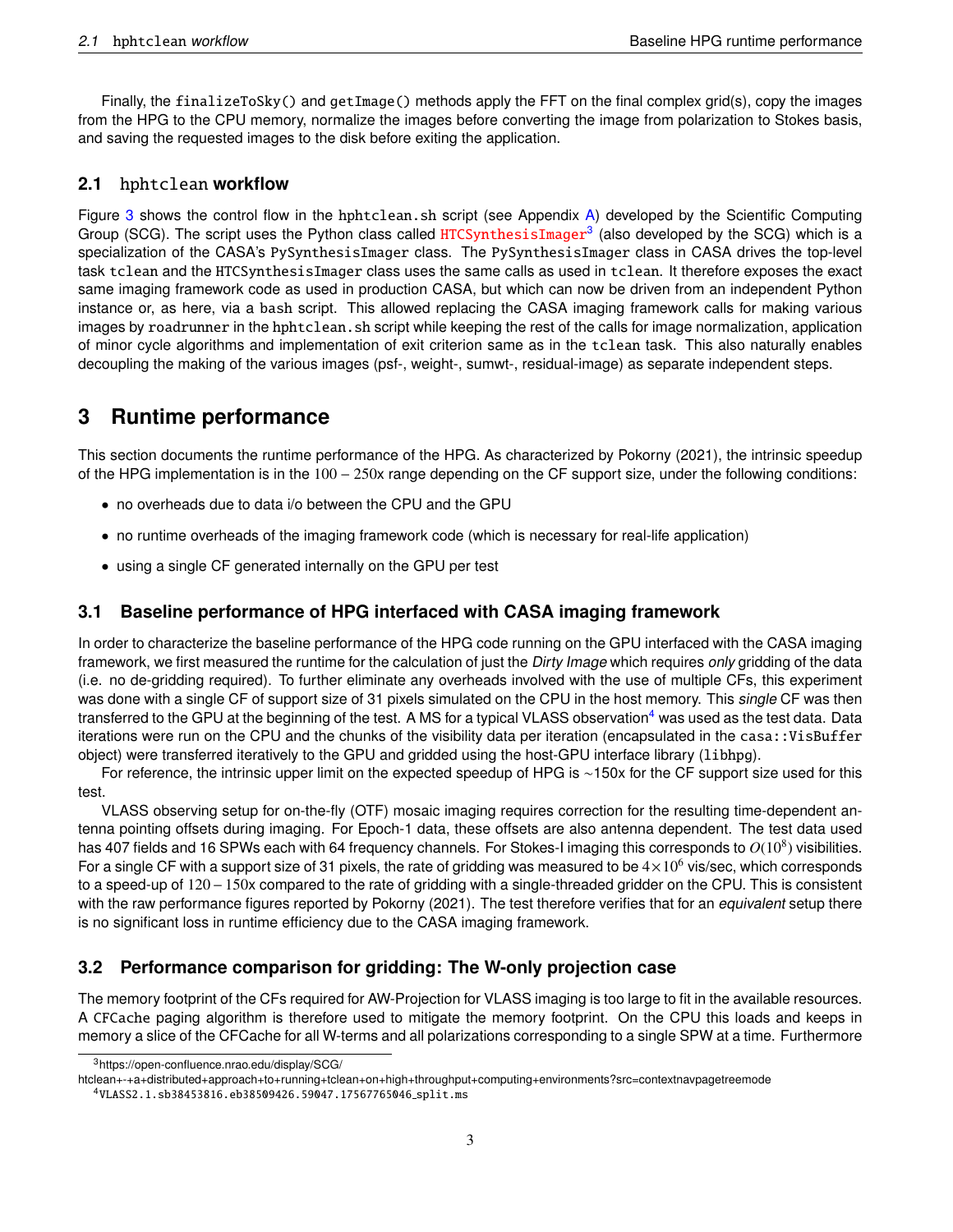with HPG this CF-slice is loaded on the GPU each time the SPW ID in the data iterations change. The default data access pattern in the CASA framework (iterations along the FIELD axis) adds significant i/o overhead due to frequent updates of the CF across the CPU-GPU bus. These overheads dominate the total run-time.

We therefore tested the HPG performance with a single CF-slice along the SPW axis from a standard VLASS CF-Cache loaded once and re-used for the data from all SPWs. This eliminated the i/o overheads of loading a new slice of CFCache for every change in the SPW ID, and thus allowed measurement of the runtime performance for a more realistic and a valid use-case, namely, W-only projection which corresponds to an imaging setup of wprojplanes=32 and wbawp=false for gridder=awproject. The support size of the 32 CFs in units of the grid pixels used for this test were:

9 9 10 11 12 13 15 17 20 25 31 37 39 39 45 50 50 50 50 50 50 50 50 50 50 50 50 50 50 50 50 50

<span id="page-3-0"></span>Table [1](#page-3-0) shows comparison between the measured run-time with the single-threaded gridder on the CPU from production CASA and the run-time with the gridder replaced by the HPG running on a single GPU using the roadrunner and the hphtclean script. The total run time for both cases includes the time for 16K×16K complex FFT of the grid (on the

|                                                      | <b>CPU</b>          | <b>GPU</b>          |
|------------------------------------------------------|---------------------|---------------------|
| Total number of visibilities $(a)$                   | $2.8 \times 10^8$   | $2.5 \times 10^8$   |
| Total runtime (sec)                                  | 50820               | 540                 |
| Time for gridding (sec) $(b)$                        | 50252               | 153                 |
| Average rate of gridding (vis/sec) $(a/b)$           | $5.6 \times 10^{3}$ | $1.5 \times 10^{6}$ |
| Cumulative time for computing CF phase screens (sec) | $\sim$ 166          | $\sim$ 156          |

Table 1: Comparison between a single-threaded CPU gridder and HPG on a single GPU for W-only projection imaging.

CPU this takes ∼5 min, while on the GPU it takes ∼1 min). In terms of the end-to-end run-time, the implied speed-up is therefore about ∼94x.

For mosaic imaging, a phase screen for the CF is also needed per unique FIELD ID. For the comparison shown in Table [1](#page-3-0) this calculation was done on the CPU for tests with both, the CPU-gridder and the HPG. The total run-time also includes the cumulative time to compute the CF phase screen per FIELD on the CPU (∼2 min). However for the HPG this calculation can be done more efficiently on-the-fly on the GPU without any measurable impact on the runtime performance (i.e., essentially for free). Since the time of writing this report, these calculations are indeed moved to the GPU with the expected improvement in the total runtime. With the calculations for the CF phase screen done on-demand on the GPU the runtime reduces to ∼7 min with the implied speed-up of ∼120x.

#### <span id="page-3-1"></span>**3.3 Performance comparison for gridding: The A-only projection case**

Similar tests were also done for the wprojplanes=1 and wbawp=True case. This loads CFs for w=0 and all SPWs once on the GPU. Algorithmically this corresponds to wide-band A-only projection imaging (no W-term correction). The support sizes in pixels for the 16 CFs used for imaging were:

9 10 10 11 11 12 12 13 13 14 14 15 15 16 16 17

The total run time for this configuration of AW-Projection was ∼8 min which corresponds to a speedup ∼105x. The (average) time for gridding alone was ∼120 sec.

#### <span id="page-3-2"></span>**3.4 Performance comparison for gridding: The AW-Projection case**

Tests for the full AW-Projection were also similarly done using roadrunner with the hphtclean script configured for endto-end imaging (to convergence) of a VLASS dataset with the imaging setup as in [Tobin et al.](#page-10-2) [\(2020\)](#page-10-2). Full AW-Projection requires calculations for  $N_w \times N_v$  CFs where  $N_w$  is the number of w-terms and  $N_v$  is the number of bins along the frequency axis for A-term. With  $N_w = 32$  and  $N_v = 16$ , 512 CFs are required. The distribution of the support sizes of the CFs is shown in Table [2.](#page-4-0) Runtimes for the various significant steps are shown in Table [3.](#page-5-0)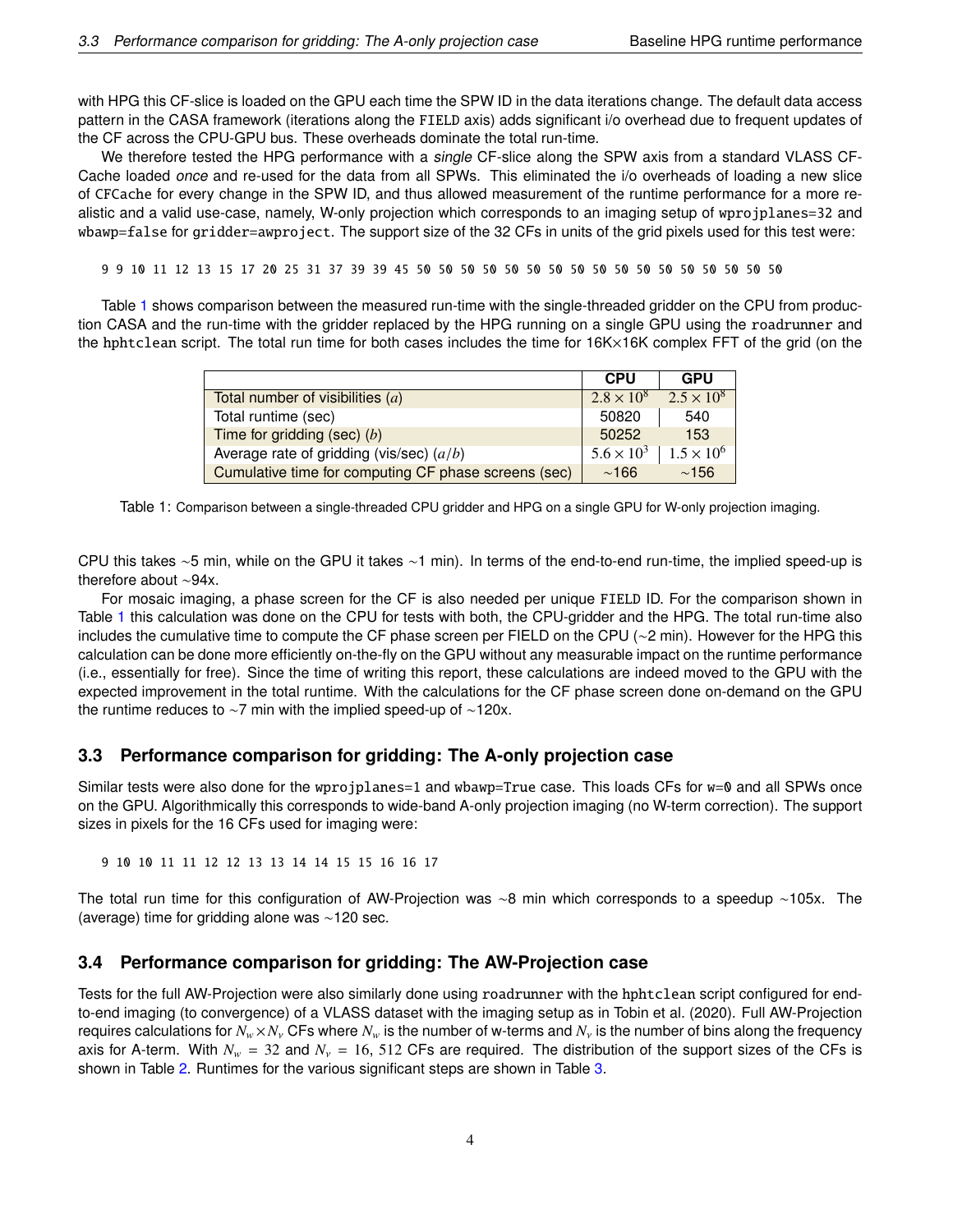<span id="page-4-0"></span>

| <b>SPW</b> | $w \rightarrow$ | 00 | 01 | 02 | 03              | 04 | 05 | 06  | 07 | 08 | 09 | 10 |    | 12  | 13 | 14 | 15 | 16           | 17              | 18           | 19 | 20 | 21 | 22 | 23              | 24 | 25           | 26           | 27 | 28 | 29           | 30           | -31          |
|------------|-----------------|----|----|----|-----------------|----|----|-----|----|----|----|----|----|-----|----|----|----|--------------|-----------------|--------------|----|----|----|----|-----------------|----|--------------|--------------|----|----|--------------|--------------|--------------|
|            | 00              | 09 | 09 | 10 |                 |    |    | 15  |    | 20 | 25 | 31 | 37 | 39  | 39 | 45 | 50 | $50^{\circ}$ | 50 <sub>5</sub> | $50^{\circ}$ | 50 | 50 | 50 | 50 | 50              | 50 | 50           | 50           | 50 | 50 | 50           | 50           | 50           |
|            | 01              | 10 | 10 | 10 |                 |    |    | 15. |    | 20 | 24 | 29 | 35 | 38  |    |    | 50 | 50           | 50              | 50           | 50 | 50 | 50 | 50 | 50              | 50 | 50           | 50           | 50 | 50 | 50           | 50           | 50           |
|            | 02              | 10 | 10 |    |                 |    |    | 15  |    | 20 | 23 | 28 | 33 | 39  | 45 | 45 | 50 | $50^{\circ}$ | $50^{\circ}$    | $50^{\circ}$ | 50 | 50 | 50 | 50 | $50^{\circ}$    | 50 | 50           | 50           | 50 | 50 | $50^{\circ}$ | 50           | 50           |
|            | 03              | 11 |    |    |                 |    |    | 15  |    | 19 | 23 |    | 31 | 37  | 44 | 49 | 50 | 50           | 50              | 50           | 50 | 50 | 50 | 50 | 50              | 50 | 50           | 50           | 50 | 50 | 50           | 50           | 50           |
|            | 04              | 11 |    | 12 | 12 <sup>2</sup> | 13 | 14 | 15  | 18 | 19 | 22 | 25 | 30 | 35  | 42 | 48 | 50 | $50^{\circ}$ | 50 <sub>5</sub> | $50^{\circ}$ | 50 | 50 | 50 | 50 | $50^{\circ}$    | 50 | 50           | 50           | 50 | 50 | $50^{\circ}$ | 50           | 50           |
|            | 05              | 12 | 12 | 12 | 13              | 14 | 15 | 16  |    | 19 | 22 | 25 | 29 | 34  | 40 | 46 | 50 | 50           | 50              | 50           | 50 | 50 | 50 | 50 | 50              | 50 | 50           | 50           | 50 | 50 | 50           | 50           | 50           |
|            | 06              | 12 | 12 | 13 | 13              | 14 | 15 | 16  | 17 | 20 | 21 | 25 | 28 | 33  | 38 | 44 | 50 | 50           | $50^{\circ}$    | $50^{\circ}$ | 50 | 50 | 50 | 50 | 50              | 50 | 50           | 50           | 50 | 50 | $50^{\circ}$ | $50^{\circ}$ | 50           |
|            | 07              | 13 | 13 | 13 | 14              | 14 | 15 |     | 18 | 20 | 21 | 24 | 27 | 32  | 36 | 44 | 50 | 50           | 50              | 50           | 50 | 50 | 50 | 50 | 50              | 50 | 50           | 50           | 50 | 50 | .50          | 50           | 50           |
|            | 08              | 13 | 13 | 14 | 14              | 15 | 16 |     | 18 | 20 | 21 | 24 | 27 | 30  | 35 | 40 | 49 | 50           | 50 <sub>5</sub> | $50^{\circ}$ | 50 | 50 | 50 | 50 | 50 <sub>2</sub> | 50 | $50^{\circ}$ | $50^{\circ}$ | 50 | 50 | 50           | $50^{\circ}$ | 50           |
|            | 09              | 14 | 14 | 14 | 15              | 15 | 16 | 18  | 18 | 20 | 22 | 24 | 27 | 30. | 34 | 39 | 46 | 50           | 50              | 50           | 50 | 50 | 50 | 50 | 50              | 50 | 50           | 50           | 50 | 50 | 50           | 50           | 50           |
|            | 10              | 14 | 14 | 15 | 15              |    |    | 18  | 19 | 20 | 22 | 23 | 26 | 31  | 33 | 38 | 45 | $50^{\circ}$ | $50^{\circ}$    | $50^{\circ}$ | 50 | 50 | 50 | 50 | 50              | 50 | 50           | $50^{\circ}$ | 50 | 50 | 50           | $50^{\circ}$ | $50^{\circ}$ |
|            | 11              | 15 | 15 | 15 |                 |    |    | 18  | 19 | 20 |    | 24 | 26 | 29  | 35 | 37 | 41 | 50           | 50              | 50           | 50 | 50 | 50 | 50 | 50              | 50 | 50           | 50           | 50 | 50 | 50           | 50           | 50           |
|            | 12              | 15 | 15 | 16 |                 |    |    |     | 19 |    | 22 | 24 | 26 | 29  | 34 | 35 | 40 | 48           | $50^{\circ}$    | $50^{\circ}$ | 50 | 50 | 50 | 50 | 50              | 50 | 50           | 50           | 50 | 50 | 50           | $50^{\circ}$ | 50           |
|            | 13              | 16 | 16 | 16 |                 |    |    |     |    |    |    | 25 | 26 | 28  | 32 | 38 | 39 | 50           | 50              | 50           | 50 | 50 | 50 | 50 | 50              | 50 | 50           | 50           | 50 | 50 | .50          | 50           | -50          |
|            | 14              | 16 | 16 |    |                 |    |    |     |    |    | 23 | 25 | 26 | 28  | 31 | 37 | 38 | 50           | $50^{\circ}$    | 50           | 50 | 50 | 50 | 50 | 50              | 50 | 50           | 50           | 50 | 50 | $50^{\circ}$ | 50           | $50^{\circ}$ |
|            | 15              |    |    |    |                 |    |    | 20  |    | 22 | 23 | 25 | 26 | 28  | 31 | 36 | 40 | 50           | 50              | 50           | 50 | 50 | 50 | 50 | 50              | 50 | 50           | 50           | 50 | 50 | 50           | 50           | 50           |

Table 2: CF support size distribution for the AW-Projection test with wprojplanes=32. The support size saturates at 50 pixels for higher w-values due to the size of the intermediate buffer size used for making the CFs. The impact of this saturation on the imaging performance was insignificant. The aggregate volume of these CFs is ∼20 GB.

For a large-area mosaic image, in general there is significant emission in the direction of the 1<sup>st</sup> PB-sidelobe. The A-term also therefore needs to represent at least the first sidelobe sufficiently accurately. With the CFs oversampled by 20x the total memory footprint of all the CFs is larger than the available memory on the GPU used (NVIDIA V100). As mentioned earlier also, a CFCache-paging algorithm (the LAZYFILL mode with gridder=awproject) is therefore used that loads a subset of the CFCache and pages-out the subset that is not required anymore (or not required immediately). With the default data iteration setup in the imaging framework, the required CF-subset for VLASS data (all w-CFs for a given SPW) needs to be loaded frequently on the GPU and the resulting runtime overhead becomes a limiting factor in the overall runtime performance.

After some analysis it was found that changing the data iteration axis to SPW ID (data served for all fields for a given SPW ID) offers two significant advantages. First, the CF-paging frequency reduces since a CF-slice along the w-axis (all w-CFs for a given SPW/frequency) is loaded only once per gridding cycle per SPW. Secondly, with the number of fields in the database greater than the number of frequency bins (here SPWs), the frequency of CF paging-in and -out also automatically reduces. This also improves the i/o efficiency for reading CFs from the disk CFCache<sup>[5](#page-4-1)</sup>. This data iteration setup was therefore used for end-to-end VLASS imaging test for AW-Projection.

With the significant reduction in the runtime for gridding with the HPG, the time to read, package and load a CF-subset, all of which is done serially on the CPU was still the limiting factor resulting in an efficiency loss of  $2 - 3x$ . To mitigate this overhead, the data iteration pattern in roadrunner was modified to pre-fetch and package the CF-slice in parallel with the gridding on the GPU, as shown in Fig. [2.](#page-7-0) With these modifications (change in data iteration axis and pre-fetching a CFslice) the runtime for degridding+gridding operation alone dropped by about 3x while the overall runtime improved by about 2x as shown in Fig. [4.](#page-9-0) Measurements of the runtime for a number of residual image computations are shown this plot. The curves with the "1Th" label (open square symbols) are for a single thread used for both data iterations and CF loading. Measurements shown as individual data points were collected for individual major cycles in an end-to-end imaging that included application of the minor cycle algorithm at the end of each major cycle. This results in the fluctuations seen in these curves due to the compute Operating System's memory management. The fluctuations therefore do not reflect real variations in the runtime for residual image computation. For the comparisons below, the smallest value was therefore used as the representative value. The curves with the "2Th" label (star symbols) correspond to measurements made with the data iteration pattern shown in Fig. [4.](#page-9-0) For these measurements only the residual image was computed repeatedly (i.e. no minor cycle algorithms invoked). These curves therefore do not show similar fluctuations.

Fig. [5](#page-9-1) shows a similar test for full image reconstruction using the hphtclean script (see Fig. [3](#page-8-0) and Appendix [A\)](#page-11-0) configured for AW-Projection with the runtime shown separately for the various significant steps in the process. The runtime using the HPG for degridding+gridding compared to a 16x parallel run on the CPU corresponds to a speedup of about 12x. Corresponding speed-up in the total runtime is about 6.5x (see Table [3](#page-5-0) and Fig. [5\)](#page-9-1). Compared to the runtime on a single CPU-core, these translate to a speedup of about 120x and 70x respectively. Note that the end-to-end run time includes the contribution of all the steps including the overheads as shown in Table [3.](#page-5-0) The runtime for the minor cycle (labeled as "Model" in Fig. [5\)](#page-9-1) is comparable to degridding+gridding runtime. At this point Amdahl's law limits the overall

<span id="page-4-1"></span><sup>5</sup>Specifically, it reduced the load on the luster file system's Meta Data Server which otherwise led to sever degradation in the i/o bandwidth.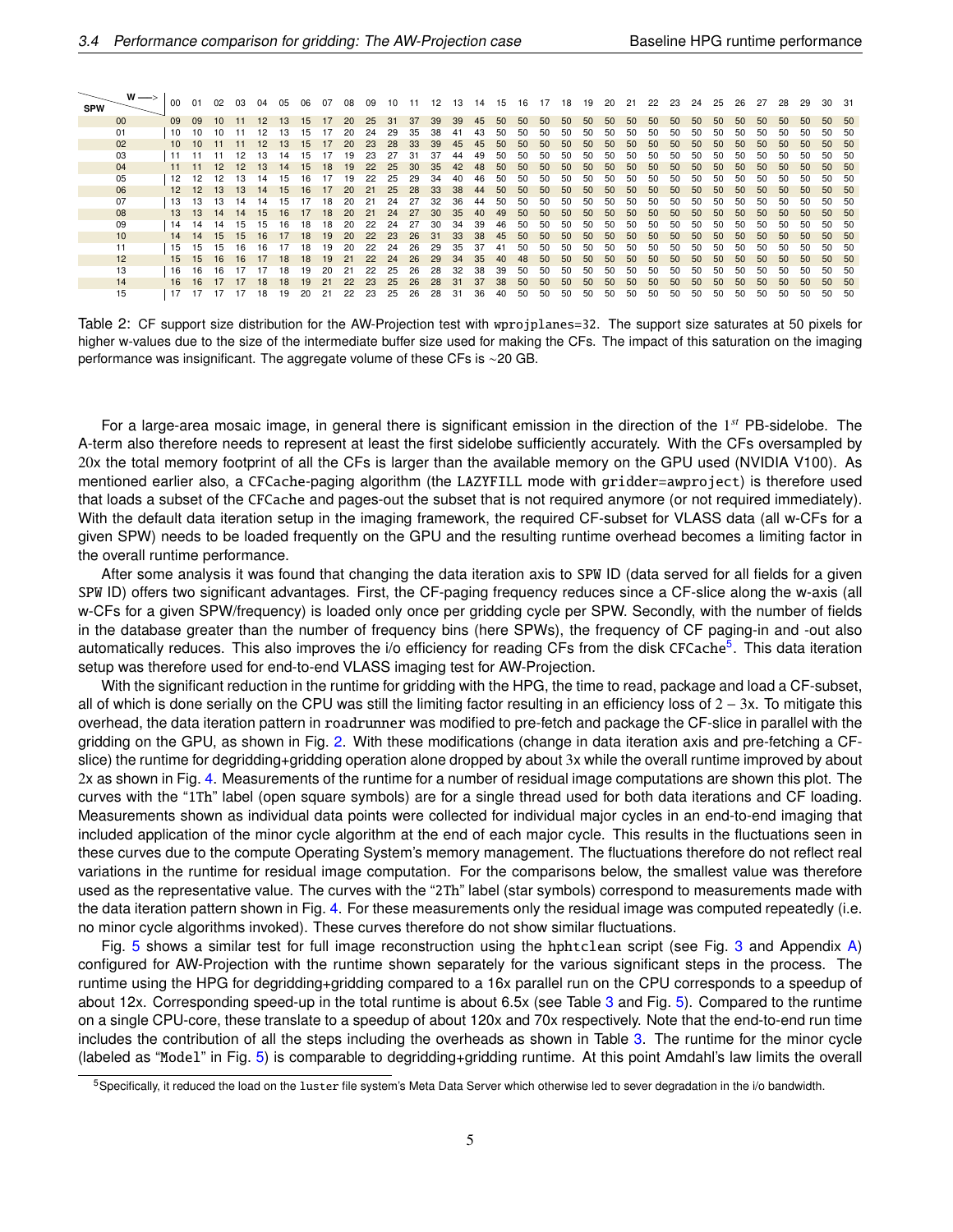<span id="page-5-0"></span>

|                        | Model/minor | Weights+PSF | Gather | <b>Residual cycle</b> | De-gridding+   | <b>Total runtime</b> |
|------------------------|-------------|-------------|--------|-----------------------|----------------|----------------------|
|                        | cycle (sec) | (sec)       | (sec)  | <b>overhead</b> (sec) | gridding (sec) | (sec)                |
| htclean (16x parallel) | 1078        | 1014        |        | 1200                  | 13204          | 16573                |
| HPG singlethread       | 958         | 349         | 38     | 286                   | 2717           | 4348                 |
| <b>HPG</b> multithread | 931         | 320         | 26     | 202                   | 1062           | 2541                 |

Table 3: Comparison between a single-threaded CPU gridder and HPG on a single GPU for an imaging-to-convergence run. The runtime for the various steps is listed in the columns in seconds, with the total run time in the last column. "HPG multithread" timing corresponds to data iteration pattern shown in Fig. [2](#page-7-0) (Data courtesy the SCG).

efficiency (speedup of 70x) due to the minor-cycle and other serial operations in the imaging workflow. Few of these serial operations can also be done in parallel on the CPU. Once this is done, further improvements in the overall efficiency is expected in general, e.g. for pointed mosaic imaging with larger amount of data per FIELD than in the test data used here.

### **4 Conclusions**

The primary goal of the work described here is to establish a baseline runtime performance for end-to-end imaging (imaging to convergence) using the HPG. The development work needed to interface the HPG implementation with the rest of the CASA's imaging framework was done as part of this work and is described in Section [2.](#page-1-0) The resulting software was then used to measure the runtime efficiency (as the speedup compared to a single CPU core) of imaging for usecases that should benefit from the use of the HPG – namely the application of the A-, W- and AW-Projection algorithms. VLASS observing setup requires use of most of the terms in the imaging equation that exercise degridding/gridding implementation used. It therefore covers a large range of use cases and is good for verifying the HPG implementation and characterizing its runtime performance. A typical VLASS dataset was therefore used for these tests.

To compare with the runtime tests by [Pokorny](#page-10-0) [\(2021\)](#page-10-0), first a single CF was used for making the residual image (Sec. [3.1\)](#page-2-3). The CF was transferred once upfront and the data were transferred iteratively to the GPU from the CPU over the CPU-GPU bus. The measured speedup was in the 120 – 150x range, which is consistent with the measurements by [Pokorny](#page-10-0) [\(2021\)](#page-10-0) for CF of comparable support size. I.e., we measure no significant loss in overall runtime efficiency due to the use of the imaging framework and data i/o overheads in transferring data over the CPU-GPU bus.

Tests for W- and A-Projection require use of multiple CFs and associated mapping of the CFs to the individual visibilities (Secs. [3.2](#page-2-4) and [3.3\)](#page-3-1). The aggregate memory footprint for these CFs was small enough to fit in the available memory on the GPU. All the CFs could therefore be transferred to the GPU at the beginning to the gridding cycle and used internally on the GPU for gridding. The measured speedup for the residual image computation was ∼105x and ∼120x for Wand A-Projection respectively. Runtime efficiency with HPG varies with the CF support size. With the CF support size varying with frequency (for A-Projection test) and W (for W-Projection test), the measured efficiency for these cases is also consistent with the upper limits measured by [Pokorny](#page-10-0) [\(2021\)](#page-10-0). We therefore conclude that even for use-cases which require multiple CFs, but all of which fit in the GPU memory and are transferred once, it is possible to harvest most of the runtime efficiency.

The total memory footprint for all CFs required for the application of the AW-Projection algorithm is potentially larger than the available memory on typical GPUs. For AW-Projection, CFs for appropriate slices through the A-W plane of CFs is required to be repeatedly transferred to the GPU as a function of frequency and time in the data. With the default data iteration pattern in CASA's imaging framework, the overhead of this repeated transfer is prohibitive for VLASS observing setup and reduces the overall runtime efficiency by 2–3x. As described in Sec. [3.4,](#page-3-2) with changes in the data iteration axis and pre-fetching the appropriate set of CFs on the CPU in parallel with gridding on the GPU, the runtime dropped by 2−3x recovering the runtime speedup of ∼120x for making the residual image, which is comparable to the expected value. At this point the runtime cost of gridding becomes comparable to the runtime for the minor cycle and other serial operations in the imaging workflow. The overall speedup for an end-to-end imaging that includes the cost of the minor-cycle algorithm is therefore limited by Amdahl's law to ∼70x. Some of these serial operations, currently done on the CPU, can also be done in parallel which should improve the end-to-end runtime efficiency in general. E.g., loading and packing the visibility data is currently done serially with gridding. While its runtime cost is low for the dataset used here (see Fig. [4\)](#page-9-0), the cost scales with the data volume per FIELD and will become significant, e.g. for wide-band pointed mosaic imaging.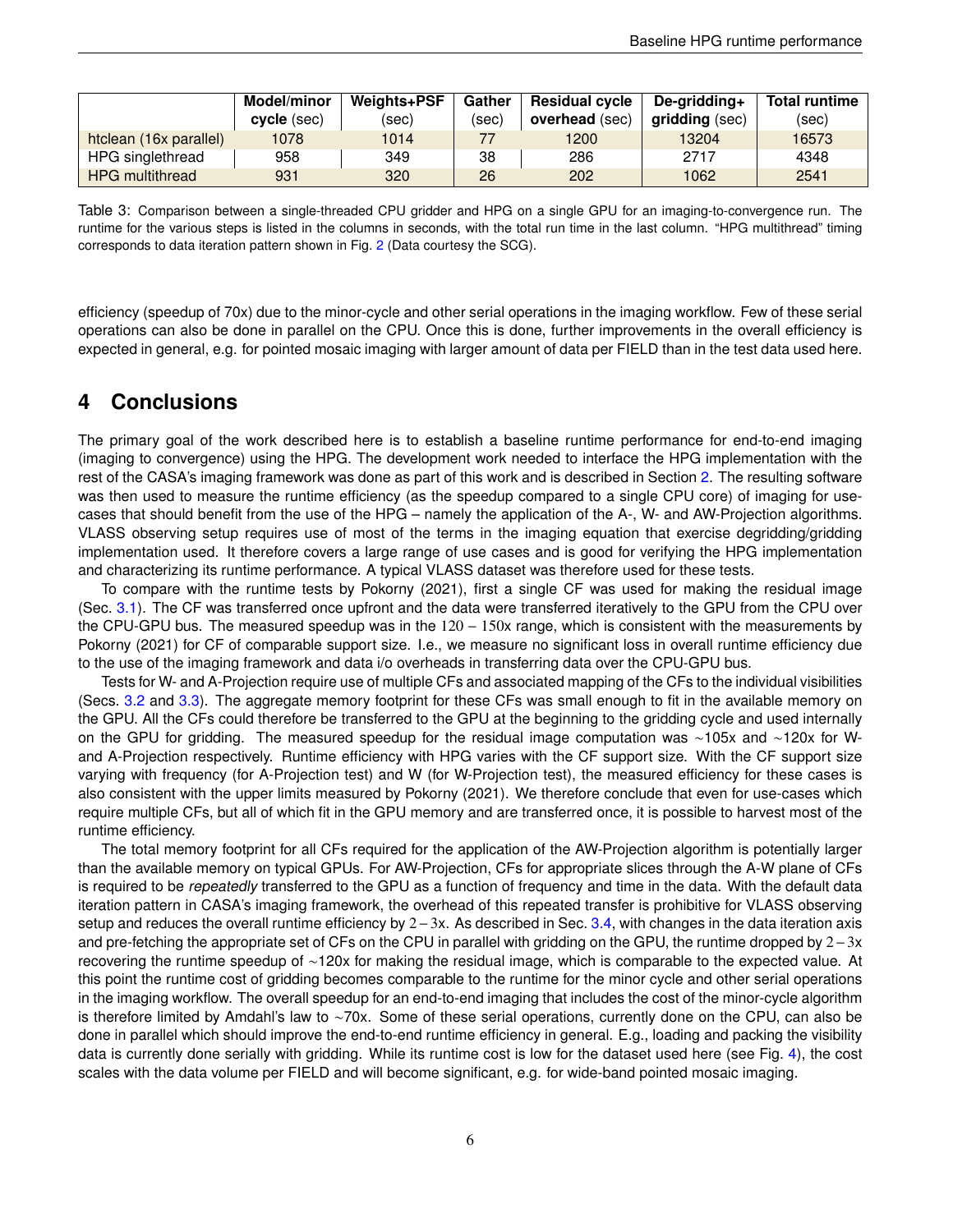<span id="page-6-0"></span>

Figure 1: The roadrunner workflow. Also see Fig. [2](#page-7-0) for the implementation of the Data Iterations step.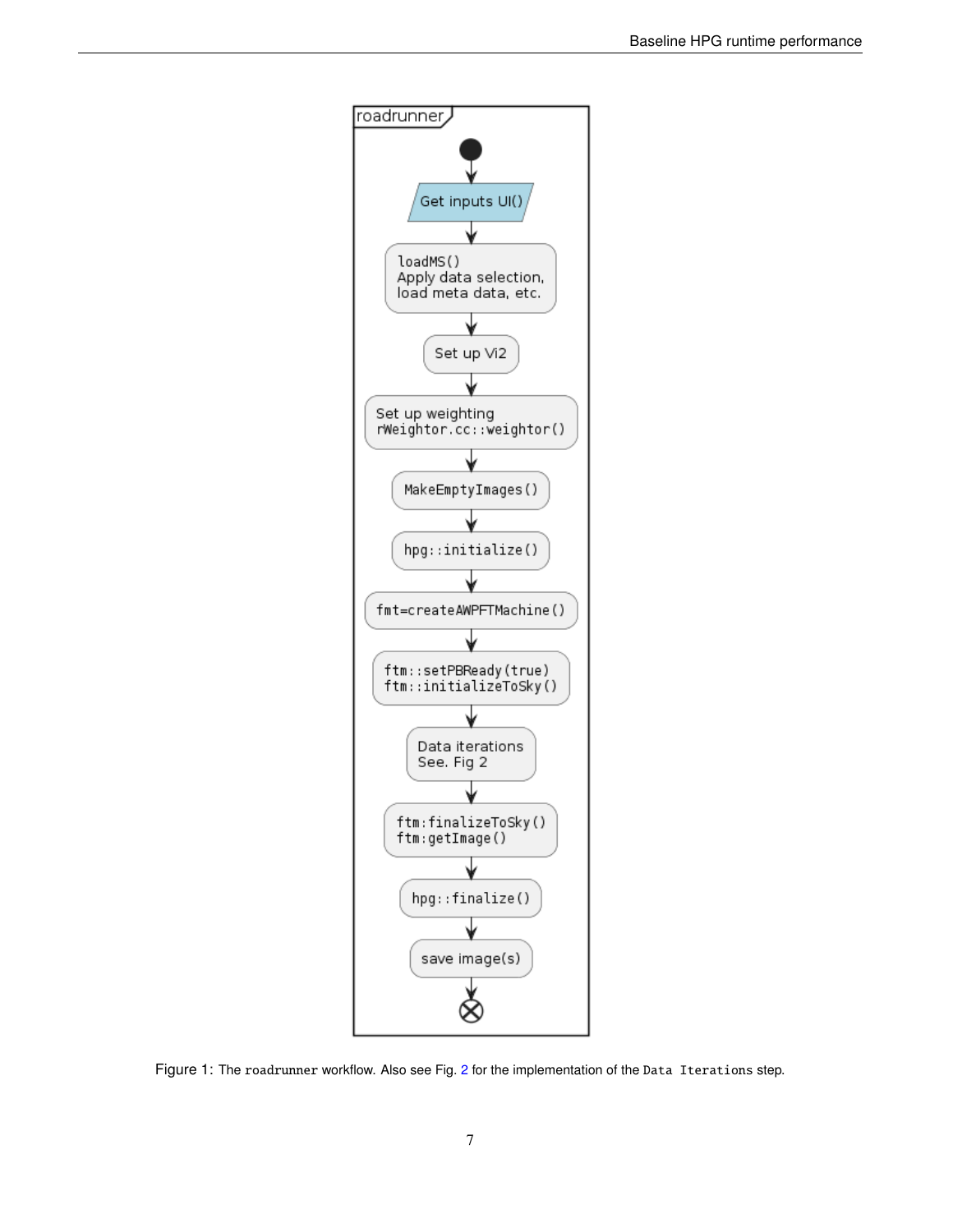<span id="page-7-0"></span>

Figure 2: The implementation of the Data Iterations step in Fig. [1](#page-6-0) for pre-fetching and packaging CFs in parallel with gridding. The boxes titled main and cfserver are the two threads. The wheat- and lightblue-coloured steps indicate coordinated messaging between the two threads using the ThreadCoordinator object.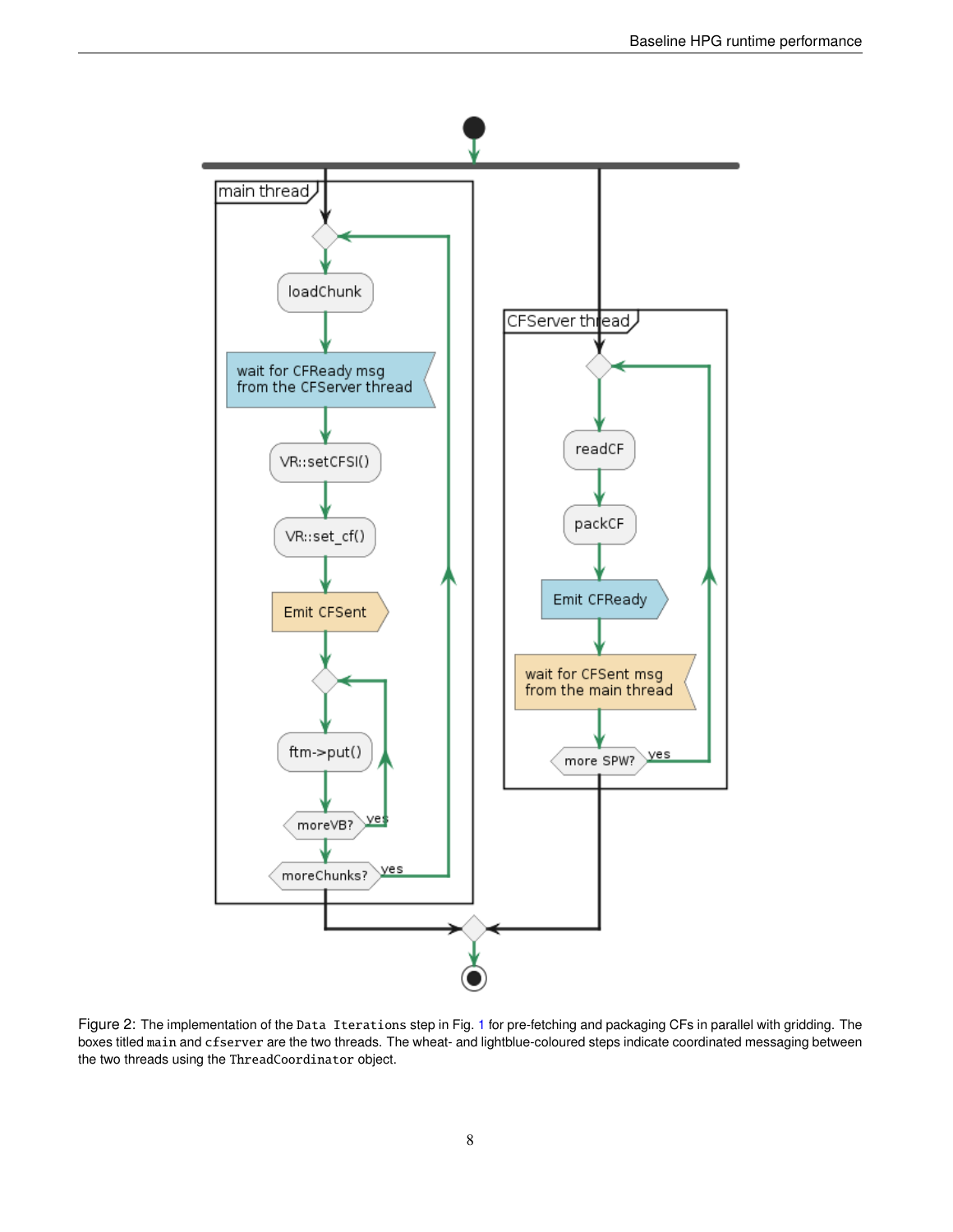<span id="page-8-0"></span>

Figure 3: Implementation of the major-cycle iterations in the hphtclean.sh script (see Appendix [A](#page-11-0) for the code listing). The roadrunner application is used for making images (PSF, Weight, Residual images). Image normalization, application of the minor cycle algorithms, and computation of the final (restored) images is done using the HTCSynthesisImager class (via htclean.py) which uses the PySynthesisImager tool of the CASA package.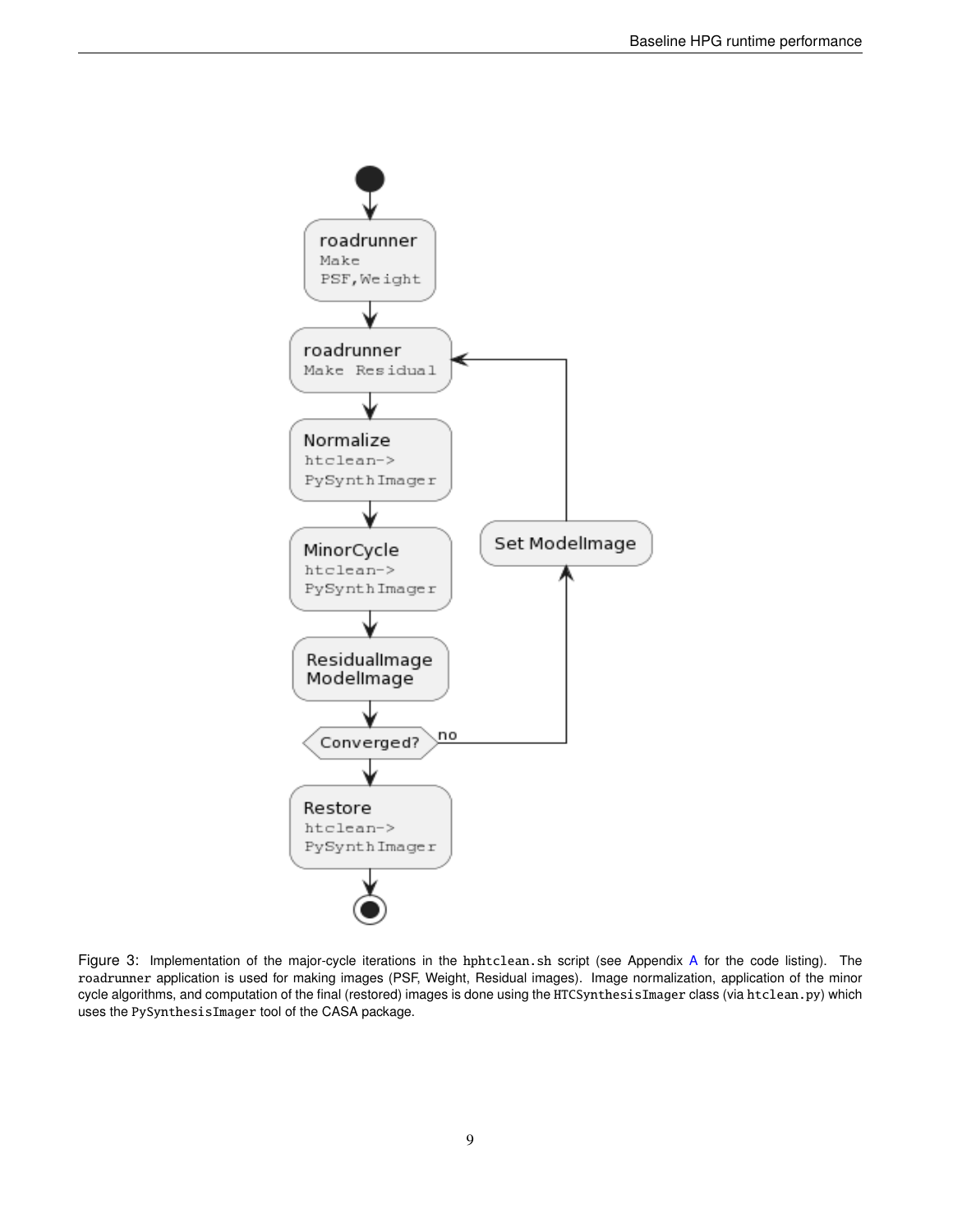<span id="page-9-0"></span>

<span id="page-9-1"></span>Figure 4: Curves labeled "2Th" show the baseline runtime performance improvement when using the data iteration pattern shown in Fig. [2.](#page-7-0) Graphs labeled "1Th" show the runtime with a single thread for gridding and CF preparation. Curve labeled "makeVB" shows the cumulative runtime cost of loading and packing the visibility data.



Figure 5: Comparative runtime distribution for the various steps in an iterative image reconstruction using a VLASS data set (16 SPW, wprojplanes=32). The y-axis shows the runtime in seconds. Label "htclean (16x parallel)" refers to a 16-way parallel run on the CPU. "singlethread" and "multithread" refer to the equivalent runs using the HPG with the data iteration pattern shown in Fig. [2](#page-7-0) used for the latter (Figure courtesy the SCG).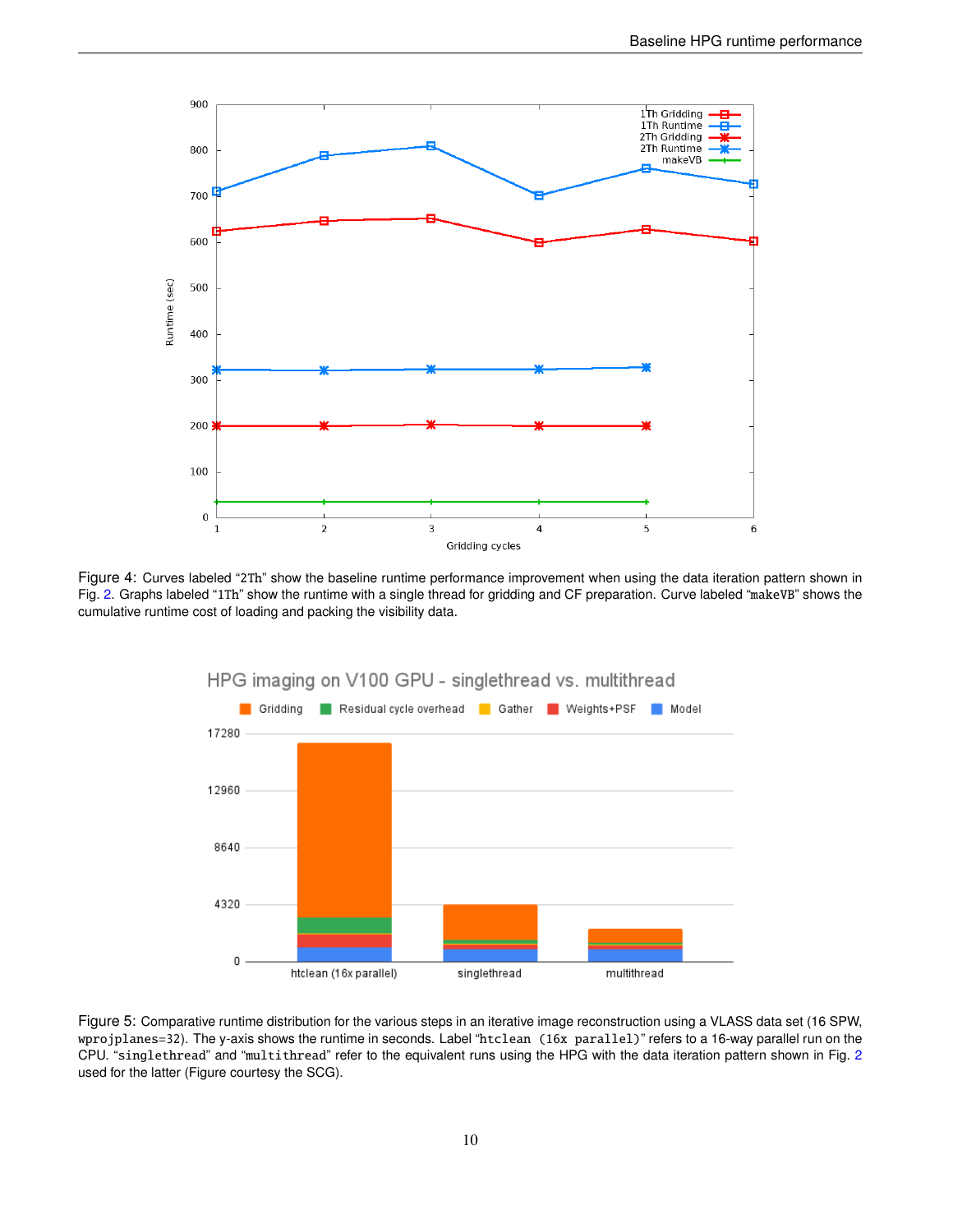## **References**

- <span id="page-10-1"></span>Bhatnagar, S. 2022, Design of the AWProject framework, Tech. rep., ARDG Memo, [https://safe.nrao.edu/wiki/](https://safe.nrao.edu/wiki/pub/Software/Algorithms/WebHome/AWPDesign.pdf) [pub/Software/Algorithms/WebHome/AWPDesign.pdf](https://safe.nrao.edu/wiki/pub/Software/Algorithms/WebHome/AWPDesign.pdf)
- <span id="page-10-0"></span>Pokorny, M. 2021, High Performance Gridding, Tech. rep., [https://library.nrao.edu/public/memos/ngvla/](https://library.nrao.edu/public/memos/ngvla/NGVLAC_05.pdf) [NGVLAC\\_05.pdf](https://library.nrao.edu/public/memos/ngvla/NGVLAC_05.pdf)
- <span id="page-10-2"></span>Tobin, J. J., Marvil, J., Ott, J., & Bhatnagar, S. 2020, VLASS Imaging Project: Proposed Workflow, Tech. rep., VLASS Memo 15, [https://library.nrao.edu/public/memos/vla/vlass/VLASS\\_015.pdf](https://library.nrao.edu/public/memos/vla/vlass/VLASS_015.pdf)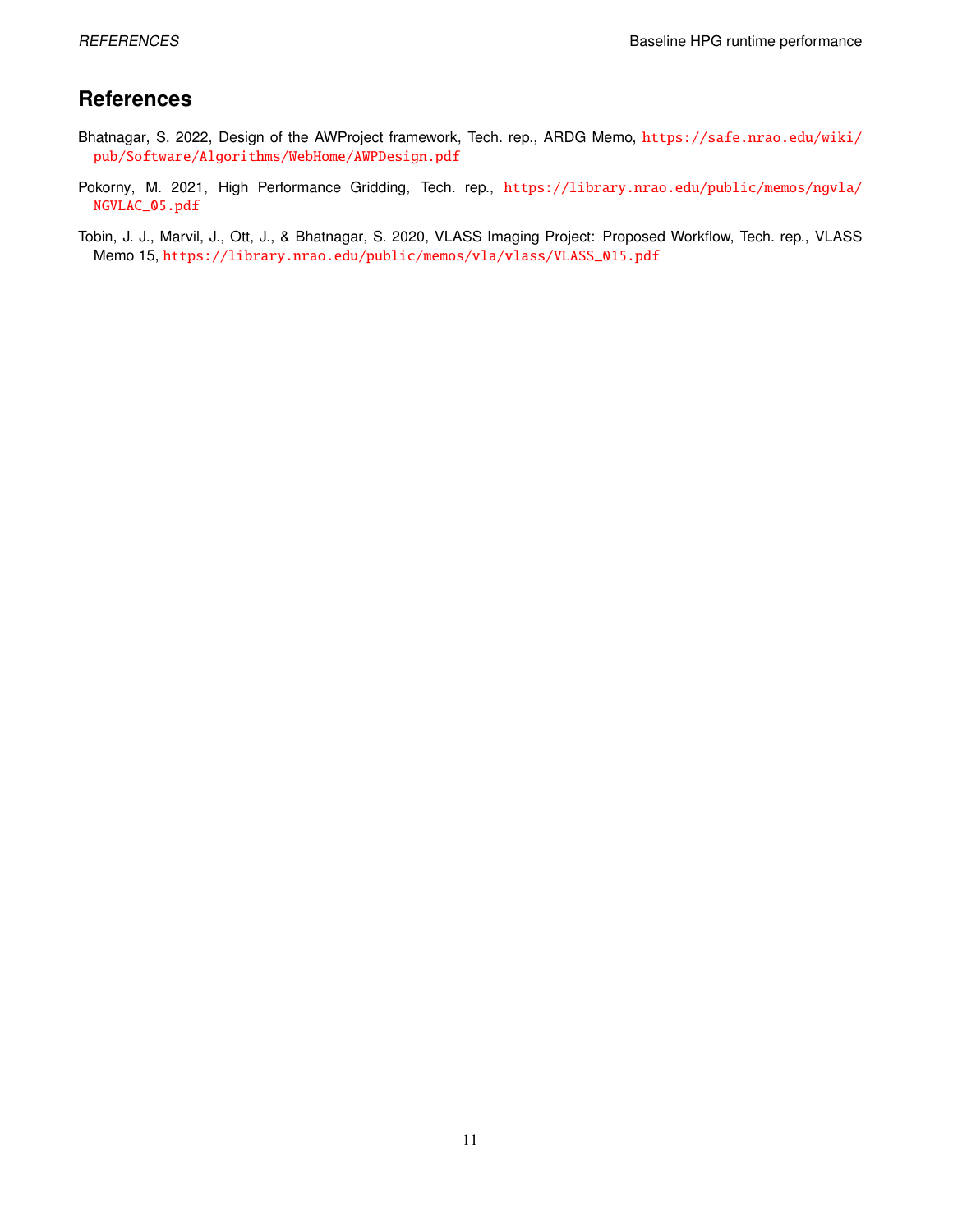# **Appendix**

## <span id="page-11-0"></span>**A Listing of the** hphtclean.sh **script**

```
1 #!/bin/bash
2
3 ##PBS -V # Export all environment variables from the qsub commands environment to the batch job.
4 ##PBS -l hostlist=nmpost0[21 -50]
5 ##PBS -l nodes=1:ppn=1,mem=30gb # Amount of memory needed by each process (ppn) in the job.
6 ##PBS -d /lustre/aoc/sciops/fmadsen/htclean/test
\frac{7}{7} ##PBS -m abe \frac{44}{7} -m \frac{44}{7} Send mail on begin, end and abort
 8
9 OMP_NUM_THREADS=1
10
11 CASAHOME =/ home/yaghan3/sanjay/CAS -13581/ casa5
12
13 CASABIN=${CASAHOME }/ linux_64b /bin/casa
14 RRBIN=${CASAHOME }/ code/build - linux_64b / synthesis / roadrunner
15
16 partname="serial"
17 imgname="htclean_casa"
18 parfile="htclean.params"
19 ncycle =20
20 nparts =1
21 restart=1
22 BIN =/ lustre/aoc/sciops/fmadsen/tickets/scg -136/ imaging_tests /bin/
23 GO="\n inp \n go \n";
24 GPUENGINE=1
25
26 if [ $# -lt 1 ];
27 then
28 echo "Usage: $0 #ofModelCycles [0/1]"
29 exit 1;
30 else
31 ncycle = $1;
32 if [ $# -gt 1 ];
33 then
34 restart=$2;
35 fi
36 fi
\begin{array}{cc}\n 37 & \text{#} \\
 38 & \text{#}\n \end{array}38 #----------------------------------------------------------------------------------------
39 #
40 echo "Using CASA binary: "${CASABIN}
41 echo "Using roadrunner binary: "${RRBIN}
42
43 #mkdir -p cfcache
44
45 if [ "$restart" -eq "0" ]
46 then
47 if [ "$GPUENGINE" -eq "1" ]
48 then
49 #echo "Computing initial images...";
50 # makeWeights
51 #echo "Making weight images using HPG...";
52 echo -e "load weight.def $GO" | ${RRBIN} help=dbg 2>| weight.out
53
54 # makePSF
55 #echo "Making PSF using HPG...";
56 echo -e "load psf.def $GO" | ${RRBIN} help=dbg 2>| psf.out
57
58 # normalize the PSF
59 ${CASABIN} --nologger --nogui -c ${BIN}htclean.py gatherPSF ${parfile} serial >& gatherPSF .out
60
61 # make the Primary beam
62 ${CASABIN} --nologger --nogui -c ${BIN}htclean.py makePrimaryBeam ${parfile} serial >& makePB.out
```